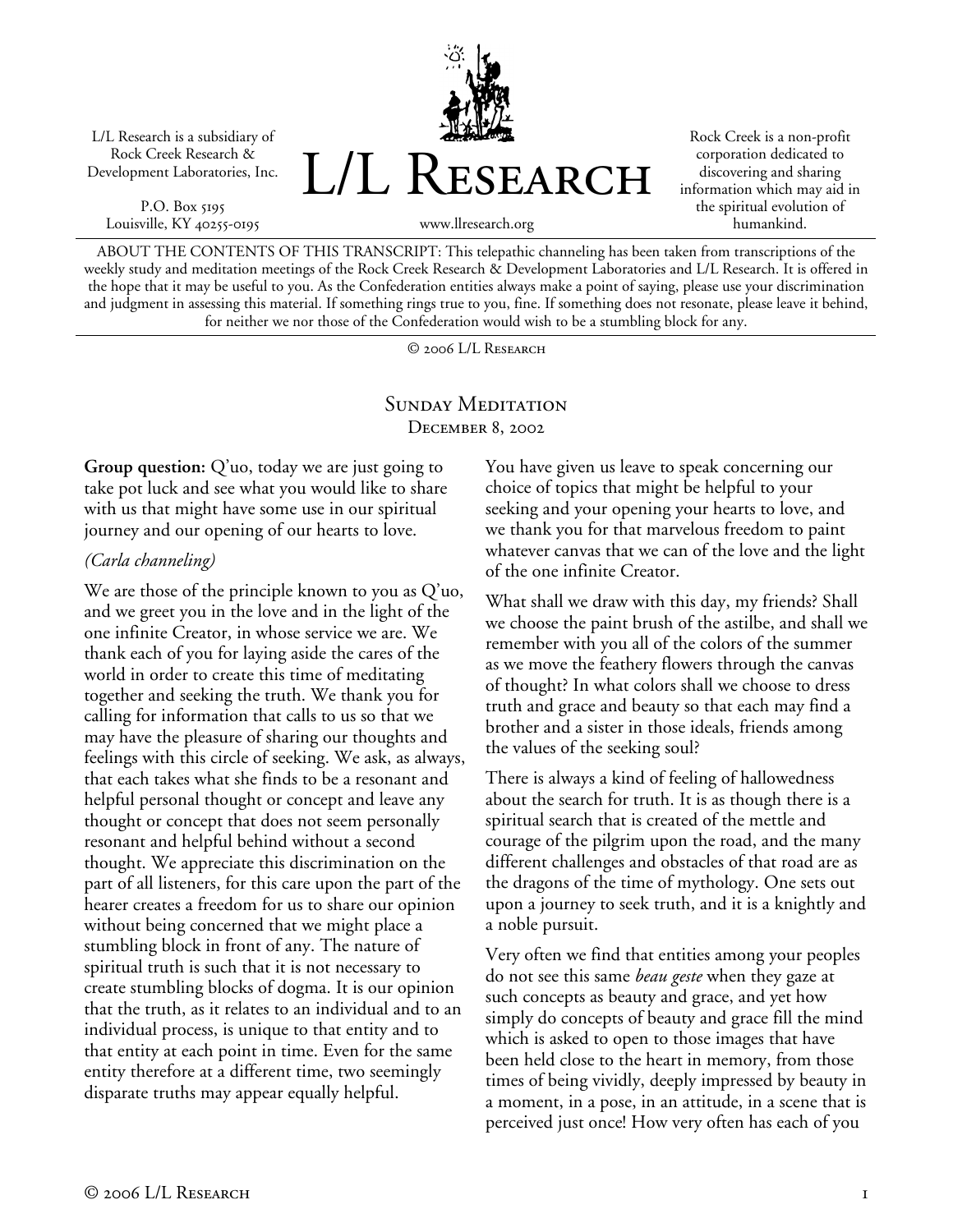been stunned by the beauty of that which lies beyond the eyes of everyday in the moments of the daily life that are so small and so unremarkable, yet [which] hold such a burden of beauty? And is there not truth in that beauty? As the poet known to this instrument as John said, "Is not beauty a kind of truth?<sup>1</sup>", and is it perhaps not easier to apprehend directly?

These are the gifts of truth to fill out that range of options for those who seek truth. For within the seeking of truth in words there is many a harvest, yet always will those words create their own structures and delimit many aspects of the whole nature of truth from the ability of the mind to express.

We would suggest to this instrument that she gaze inwardly at a tree that she was remarking at upon a recent walk. This particular tree, with its precise angles of branch and its precise knottiness of twig, where leaves had been dropped and where leaves would again bud out in the spring. Each tree has its unique pattern, its unique expression of prayer, praise and thanks. Each tree reaches to the infinite Creator in precisely such and such a way, and the shadows of light, as they strike and play with that particular form, create a system of truth, proportion and elegance that has never been seen before and shall never again be expressed. Such is the dearness of beauty to the eye that is open.

There are many times when we see among your peoples a great feeling of unanswerable depth of confusion. There are many among your peoples whose experiences are at present somewhat overwhelming, and we would suggest that, in these times of increasing transparency to change, it is a very stabilizing and grounding thing, when such restlessness is perceived, to ask the self to look at the objects that lie about one in the natural arrangements of the everyday life: the shape of a tree, the lift of a bird's wing, the direction of flight and the posture of its body; the images that meet the eye. All of them contain information. All elements of your illusion work together to form an infinitely responsive and self-correcting system of information

that is helpful to the spiritual, mental, emotional and physical processes of all those within any given environment. It is quite possible, given that an entity is alone within its own space, within its own yard or ground, that each portion of the creation of the one infinite Father is more aware of that which is needed by the self than the self is, for each element of the creation of the Father dwells within an awareness that all energy is one and feeds within the same system. Each plant that shares space with you knows you, cares about your wellbeing and is aware even of the thoughts which you think. The only element within that natural environment of the third-density human self and its second-density surroundings that is kept from the awareness that all is truly one by the so-called "veil of forgetting", as this instrument would call it, is that third-density element that creates an inability within the third-density entity to remember any environment except that local environment in which all entities seem to be separate.

The search for truth, like the search for self, is difficult to pin down, and we are aware of the previous question of the one known as C, "How do I know when I am being most deeply my self? What direction do I go to find a deeper and truer expression of self?" In a world in which entities are simply told how to behave, we believe that this is a most reasonable query, for it is a hallmark of the attempt to create comfort by third-density entities that they would seek, when creating for themselves standards of morality and ethical behavior, a list of desirable elements rather than an open-ended attitude of discovery. The explanation for this way of proceeding to find the self by consulting an outward list of attributes is indeed perhaps the more valued of your so-called parental ways of teaching virtue to the young and growing soul of the child. The virtues are taught as a list: be patient, be open, be loving, share everything, and so forth, the common suggestions for good behavior as each child grows.

The search for self is far more like the search for beauty in that there is no search precisely but rather the opening of the awareness and the realization of the nature of that which one has already been looking at without much comprehension. May we say that it is our opinion that the self that is most deeply true is a variable value depending upon the precise placement of the seeker's mind and will and desire at the moment of awareness. Perhaps at one

 $\overline{a}$ 

<sup>&</sup>lt;sup>1</sup> John Keats, "Ode on a Grecian Urn":

<sup>…</sup> When old age shall this generation waste,

Thou shalt remain, in midst of other woe

Than ours, a friend to man, to whom thou say'st,

<sup>&</sup>quot;Beauty is truth, truth beauty—that is all

Ye know on earth, and all ye need to know."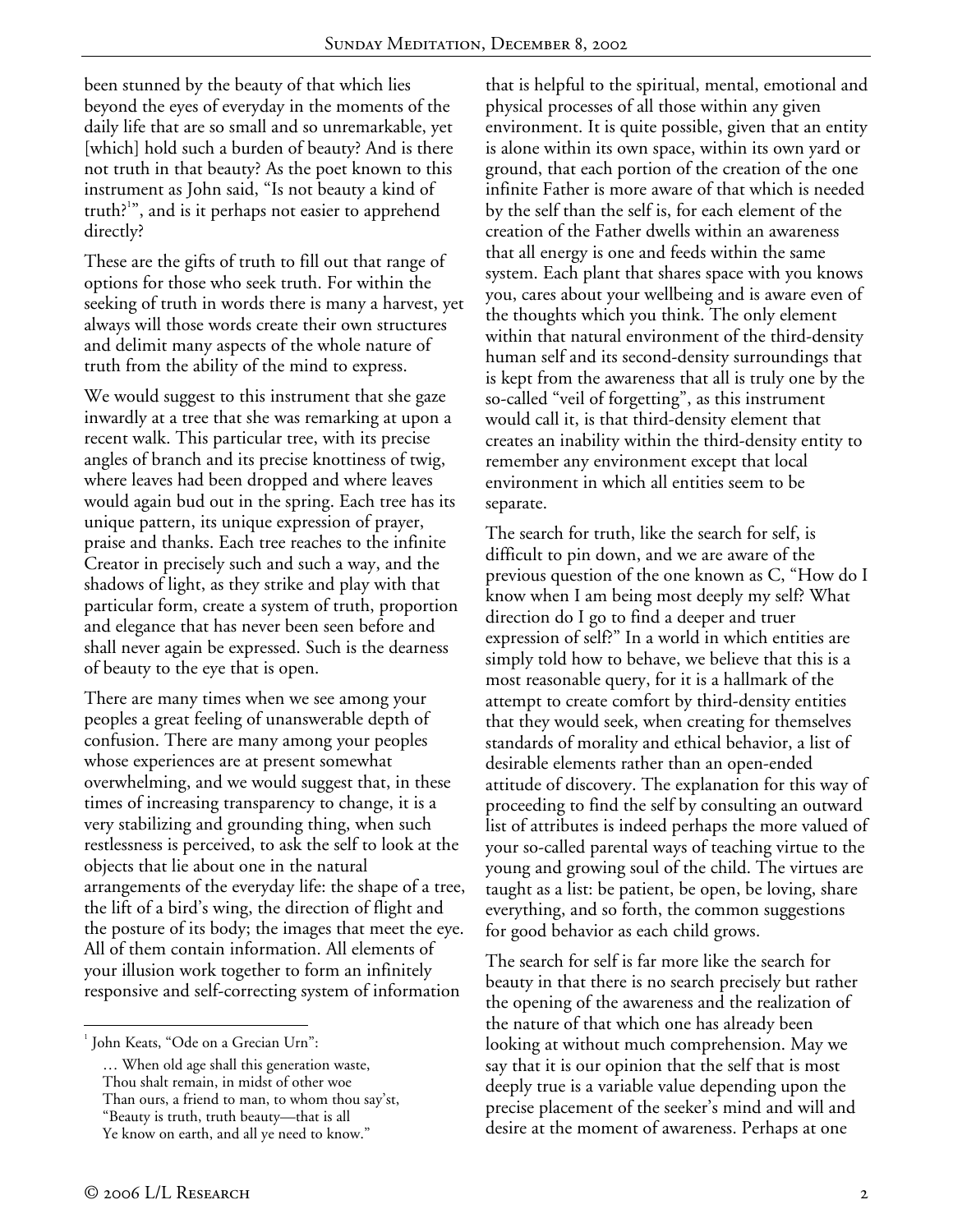point that awareness might be very close to the gateway to intelligent infinity as that person drifts in meditation on a sea of peace and silent fullness. At another point, an entity may be totally focused upon some difficult task, and every nerve may be strained simply to do that one task well, and, in expressing the excellence of that effort, the resonances of beauty explode out of each atom of that moment of intense effort. When the self can feel self being, it is an event that is real beyond the ability of any, the self or an observer, to describe or to identify that which has been realized. When an entity feels beauty, it is simply there. It does not have to be explained. Indeed, it cannot be explained.

How to see what each entity sees is a very difficult subject to examine. The techniques vary considerably from sensibility to sensibility. This does not keep one's perceptions from being very important nor does it keep them from being, no matter how confusing, vulnerable to the essences available through direct apprehension of beauty. So perhaps we would suggest, in seeking truth, in seeking the self, to lift from the literal seeking of that which can be said about the self, that which can be said about truth, and rather find the light and satisfaction in those moments of self-awareness when the heart can feel itself beating, loving, caring, hating, despising, being attracted to, when the self can feel its movements with clarity. In those moments, step back an instant and behold the beauty, the colorfulness, the articulation and the nuances of the one infinite Creator expressing just now, just so, and only because you are where you are, as confused as you happen to be and with all things precisely as they must be for this moment of beauty to burst into the awareness with its present, its gift, of gem-like truth wrapped up in the colors and textures of a whole and undivided moment.

We would at this time transfer this contact to the one known at Jim, that we may respond to any remaining queries in the minds of this particular group. We thank this instrument for its service and leave it in love and in light. We are those of Q'uo.

## *(Jim channeling)*

I am Q'uo, and we greet each again in love and in light through this instrument. At this time, it is our privilege to ask if there may be any further queries that we may attend to at this session of working.

**Carla:** I have one from B, Q'uo. He says that he's very interested in knowing if the great horned owl that has been living in his family's backyard for quite a long time now, has a relationship with him and his mom or might be helping him and his mom in their spiritual seeking.

I am Q'uo, and am aware of your query, my sister. In this case we would suggest that the entities involved, the one known as B, his mother, and the creature known as the great horned owl have all found the area in which they live to be helpful in the nurturing of the life experience. The owl feeds upon the small creatures which inhabit this wooded area, and the one known as B and his mother are also most appreciative of the beauty of this place and the enhancement that the spirit feels in such beauty. As each spends time with each, there is a shared relationship that is developed. However, the conscious intent is that of the one known as B and the one known as his mother, leaving the choice of the area to these two entities. The great horned owl has found this area to its liking and is willing to accept the human intruders, shall we say.

Is there another query to which we may speak?

**Carla:** Well, just to follow up on that, then, if they asked mentally, if they projected a request to this owl for a relationship of that inner type, would that second-density creature respond? Is it just waiting to be asked, or is it simply an owl that's hunting food?

I am Q'uo, and am aware of your query, my sister. Your latter query is more to the point. Is there another query?

**Carla:** Yes, I'd also like to ask a question from C, and she would like to know anything that you could tell her about the members of the Confederation and where they might come from.

I am Q'uo, and am aware of your query, my sister. We of the Confederation of Planets in the Service of the One Infinite Creator are from this one creation that each experiences. However, we are aware that a more specific location has been requested, and we would suggest that we have come from many points within your, what you call, galaxy. Most are beyond your current technology's ability to perceive. We are joined in the desire to be of service to those who call for our aid so that it is the call that is important, not the placement in time or space nor the distance, for in seeking we are sharing steps on a journey with